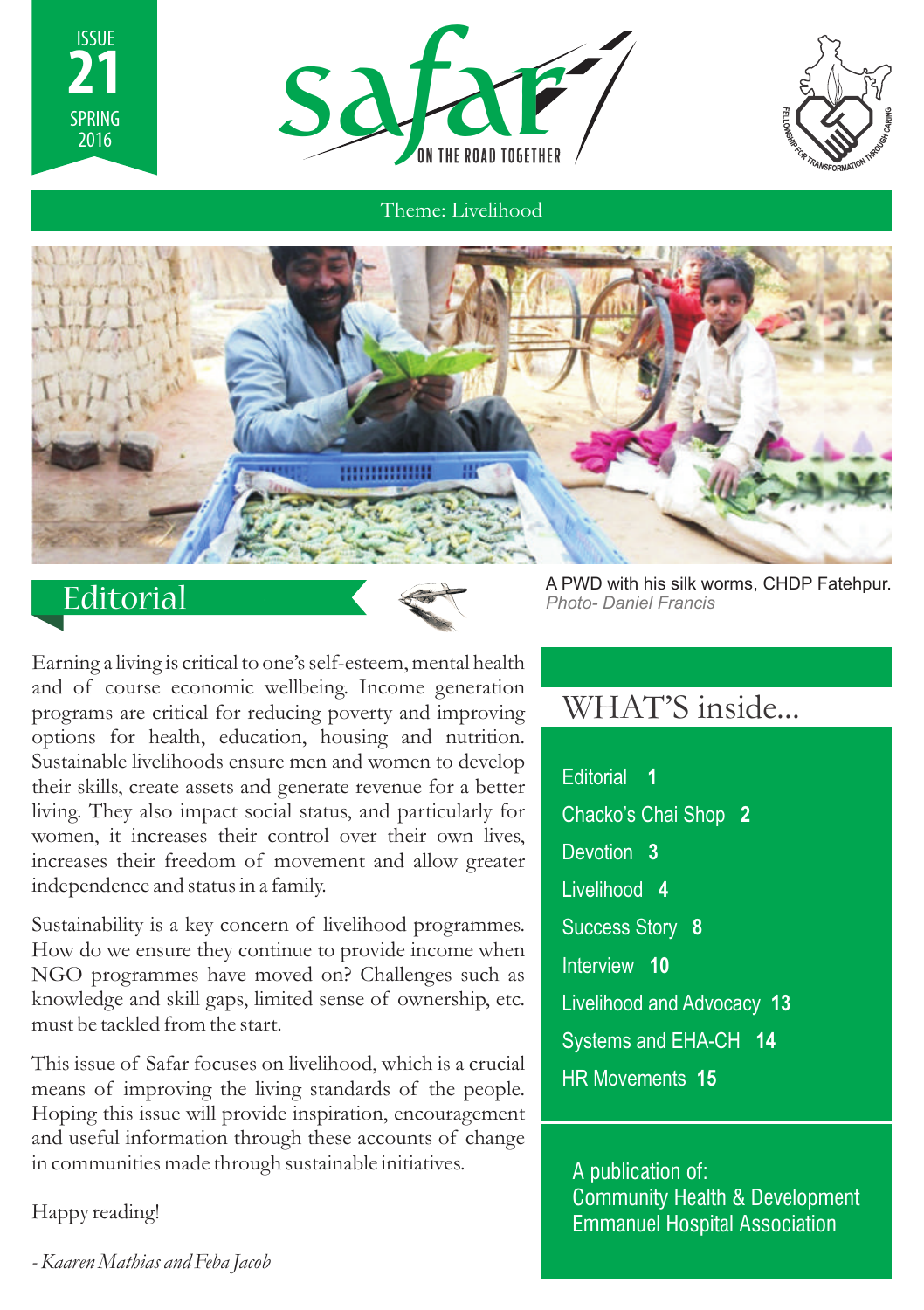# Chacko's Chai column

 $\bigwedge$ ll of us who work in marginalized and poor<br> $\bigwedge$ communities face their need for better livelihood options. Even when one works only in the health sector and gives advice to mothers on nutritious diets, one is faced with the question of where the mothers will be able to access resources for these diets! Hence working with communities in any sector will eventually require some attention to improving the income of families to enable them to have a healthy, productive lifestyle.

We often start by considering how to help people have a greater income and many projects have objectives of 'Raising income by a certain percent in a period of time'. However the deeper question to look at is trying to understand why people are poor and hungry. The answer to that question depends on your particular worldview e.g. a fatalistic belief system would blame one's past 'karma', while a secular view may be the lack of resources available to people who have been exploited. The Biblical view is that humans were created in the image of God and given authority over creation as a steward under God. They could develop and use created resources for their own and others benefit. This worldview helps people to overcome obstacles and creatively use resources for their livelihood. (Examples of Nick Vujicic and other people with disability who overcame many constraints and are doing well vs. many of our disabled people who are rejected and end up begging for a livelihood)

It is important for us to explore the underlying beliefs and traditions and practices of the people we serve before helping them to develop sustainable livelihood options. For example, people in communities of lower castes have low self image and hence find it challenging to get involved in entrepreneurial activities which involve a lot of interactions with other communities. So it is safer to involve them in more traditional activities like goat or cattle rearing, managing country chickens etc. Collective dairy farming through co-operatives works very well where communities have traditionally been handling cows and buffaloes, and existing government co-operatives provide assistance in marketing of milk and ensure that fair wages are paid. Madhepura works in this way.

Many projects try to train illiterate women by giving skills in sewing, handicrafts, or specific occupational skills in beauty treatment etc. These are mainly supplementary sources of income and do not make a significant difference in people's lives. Also, when it comes to selling products like handicrafts, it is important to link the women or group to a marketing agency who can market in large numbers so it is sustainable. Agricultural improvements through improved seeds, cropping and water harvesting methods do yield substantial amounts if processes are followed and marketing facilities are available. Ideally if a group is formed, they should be trained in developing market linkages or developing their own marketing skills to market their products themselves, cutting out the middlemen who usually eat into profits substantially. Developing groups (of farmers or women) to jointly farm in a co-operative is probably the most successful and sustainable model, but is quite difficult to implement in many situations unless people already have good relationships of trust and accountability among themselves. The Champa model of joint organic agricultural practices has had a significant impact on the group and is a model to study more closely and adopt.

To summarize, as we look at developing livelihood options in our communities, we need to thoroughly investigate people's mindsets, traditional practices, availability of resources, availability of markets, willingness to trust and work as a group and so on before we decide on the appropriate intervention. Too often we end up doing various skill trainings which do not significantly affect income. We rarely think of changing and developing mindsets, which is usually the foundation for better livelihoods. Empowering and developing groups with high trust and the ability to work together with good leadership are the key to creating groups which can sustain and develop new livelihood options in their community.

**Dr Ashok Chacko**, *Director - EHA's Community Health and Development Programme*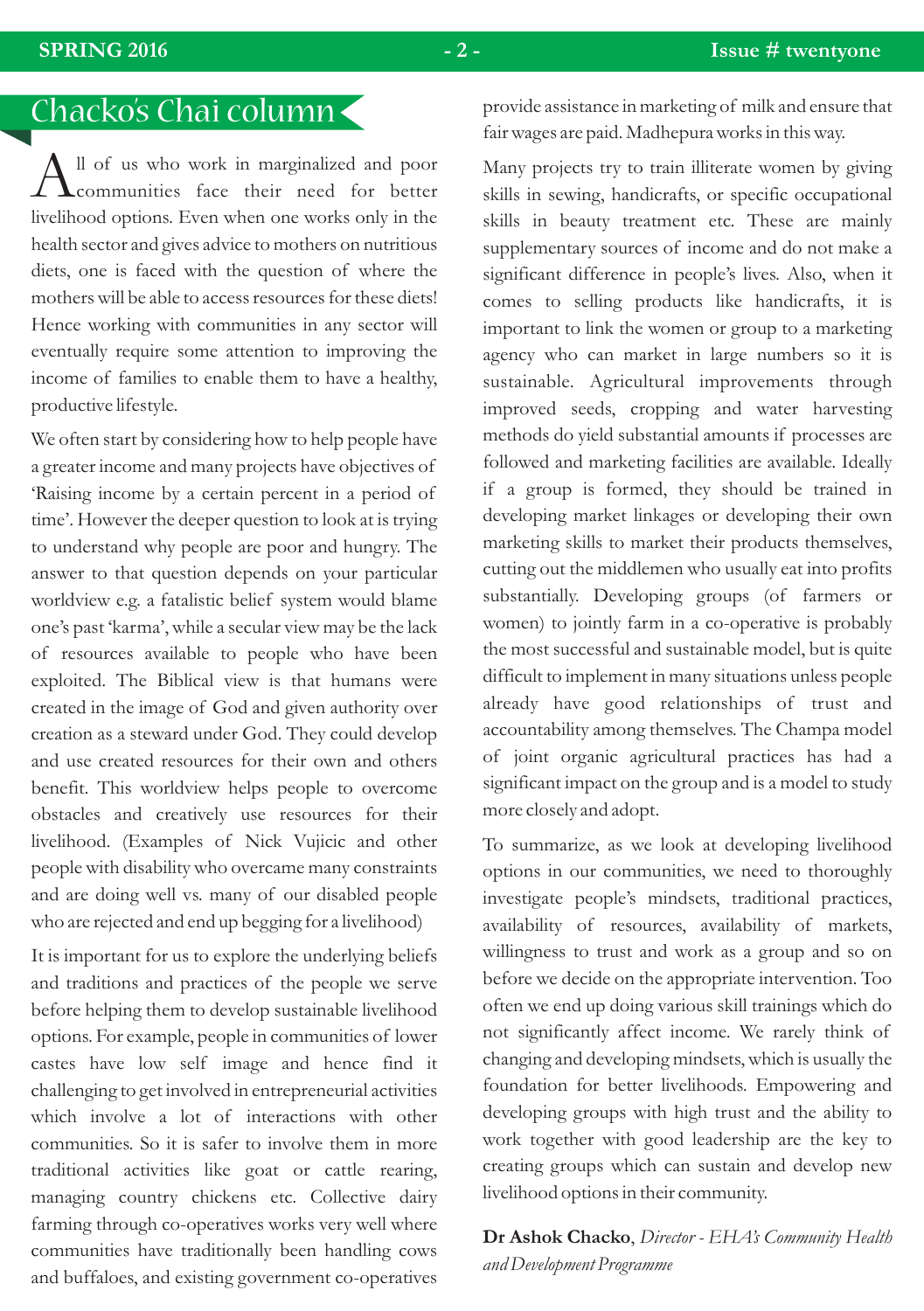# Livelihood

[ *Rev. Prakash George* ]

 $\bigwedge$  person's **livelihood** refers to their "means of  $\Omega$  securing the basic necessities – food, water, shelter and clothing – of life". Livelihood is defined as a set of activities, involving securing water, food, fodder, medicine, shelter, clothing and the capacity to acquire above necessities working either individually or as a group by using endowments (both human and material) for meeting the requirements of the self and his/her household on a sustainable basis with dignity. The activities are usually carried out repeatedly (Wikipedia).

When God created the world he gave humankind all the means for their livelihood. He instructed them to "Be fruitful and multiply and fill the earth and subdue it, and have dominion over the fish of the sea and over the birds of the heavens and over every living thing that moves on the earth." And God said, "Behold, I have given you every plant yielding seed that is on the face of all the earth, and every tree with seed in its fruit. You shall have them for food. And to every beast of the earth and to every bird of the heavens and to everything that creeps on the earth, everything that has the breath of life, I have given every green plant for food" (Genesis 1: 28- 30). Be fruitful and increase applies to the number of human beings and to the means of supporting them. God has provided abundantly in creation so that this can be done, and God has given humankind the ingenuity and adaptability necessary to create this necessary increase (Christopher Wright). God has made all the provisions so why is livelihood a problem today? Seventy-five percent of rural households in India have a monthly income of less than Rs. 5,000. 670 million Indians in rural areas live on Rs. 33 per day. Man sinned by

disobeying God which has resulted in humans becoming selfish. Resources that were given by God to be shared are hoarded. "The effect of the fall was that the desire for growth became excessive for some at the expense of others, and the means of growth became filled with greed, exploitation, and injustice" (Wright).

God talking about the New Heavens and New Earth says "They shall build houses and inhabit them; they shall plant vineyards and eat their fruit. They shall not build and another inhabit; they shall not plant and another eat; for like the days of a tree shall the days of my people be, and my chosen shall long enjoy the work of their hands" (Isaiah 65: 21- 22). God is going to make this happen and we need to be committed to see this happen. This can only occur when we are broken from the bondage of selfishness, and this freedom can come only through Jesus Christ. God wants us to be people who will share and help people secure their livelihood. God instructed the people of Israel, "And when you reap the harvest of your land, you shall not reap your field right up to its edge, nor shall you gather the gleanings after your harvest. You shall leave them for the poor and for the sojourner: I am the Lord your God" (Leviticus 23: 22). "Christ died for all, that those who live might no longer live for themselves but for him who for their sake died and was raised" (2 Corinthians 5: 15). "Do nothing from selfish ambition or conceit, but in humility count others more significant than yourselves. Let each of you look not only to his own interests, but also to the interests of others" (Philippians 2: 3-4).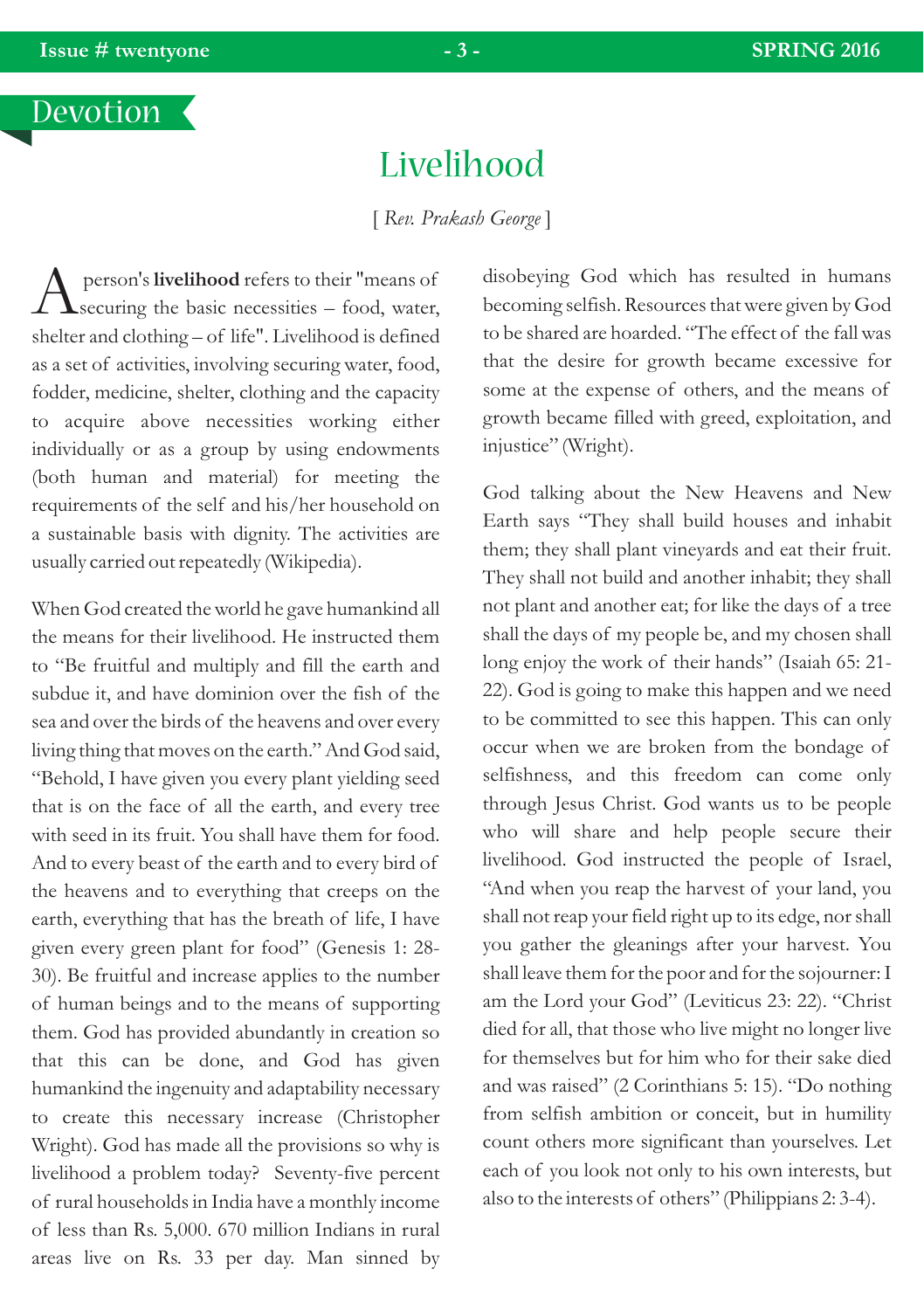# Livelihood

[ *Somesh Singh, Associate Director, Community Health and Development Programme* ]

I will begin by discussing the term livelihood and attempt to develop some common understanding around it. In simple words, livelihood refers to any engagement that can generate sufficient resources required to lead one's life. This simple definition is selfexplanatory but also quite subjective as the term 'one's life' is very subjective and decided by individuals' preferences and choices in life. To reduce this subjectivity, we can attempt to define requirements of life in basic areas of food, clothing and shelter, with an assumption that the other needs will be fulfilled by a welldeveloped government social welfare system.

Assuming the existence of well-functioning systems for health, education and social security is essential; otherwise many of the middle income people will find themselves existing on insufficient livelihood. However, this assumption is futile in a country like India where out of pocket expenditure for health is estimated at between 60% to 70%; where for an average quality education people depend on private schools coupled with a wide variety of tuition and coaching; and where pensions for PWD or older people ranges from Rs. 300 to 600. But it still meets a need.

Secondly, with movement from an agrarian to non agrarian economy, there is rapid growth characterized by availability of a vast range of choices and increasing diversity in incomes and lifestyles, making it more difficult to define livelihood. Considering the complexities involved in defining the term livelihood, especially in the context of a country like India, it is important to have some kind of concrete understanding in mind when we use the term livelihood. In these few lines I have attempted to flag an issue: that every livelihood project should define very objectively what is meant by livelihood, and what is to be achieved by the livelihood project. This question should not be left to assumptions like 'people are very poor' or 'people can lead decent lives' or 'people can meet basic needs' and so on.



Agarbathi making -a livelihood programme by women's group *Photo- Daniel Francis*

In the last two decades the Indian economy has witnessed major changes since leaving the model of mixed economy and embarking on the capitalist model. The agriculture sector is the largest employer in India's economy but contributes to a declining share of its GDP (17% in 2013-14). This clearly indicates the decreasing per person income in the agriculture sector and increasing dependence of people in the sector on some sort of additional income.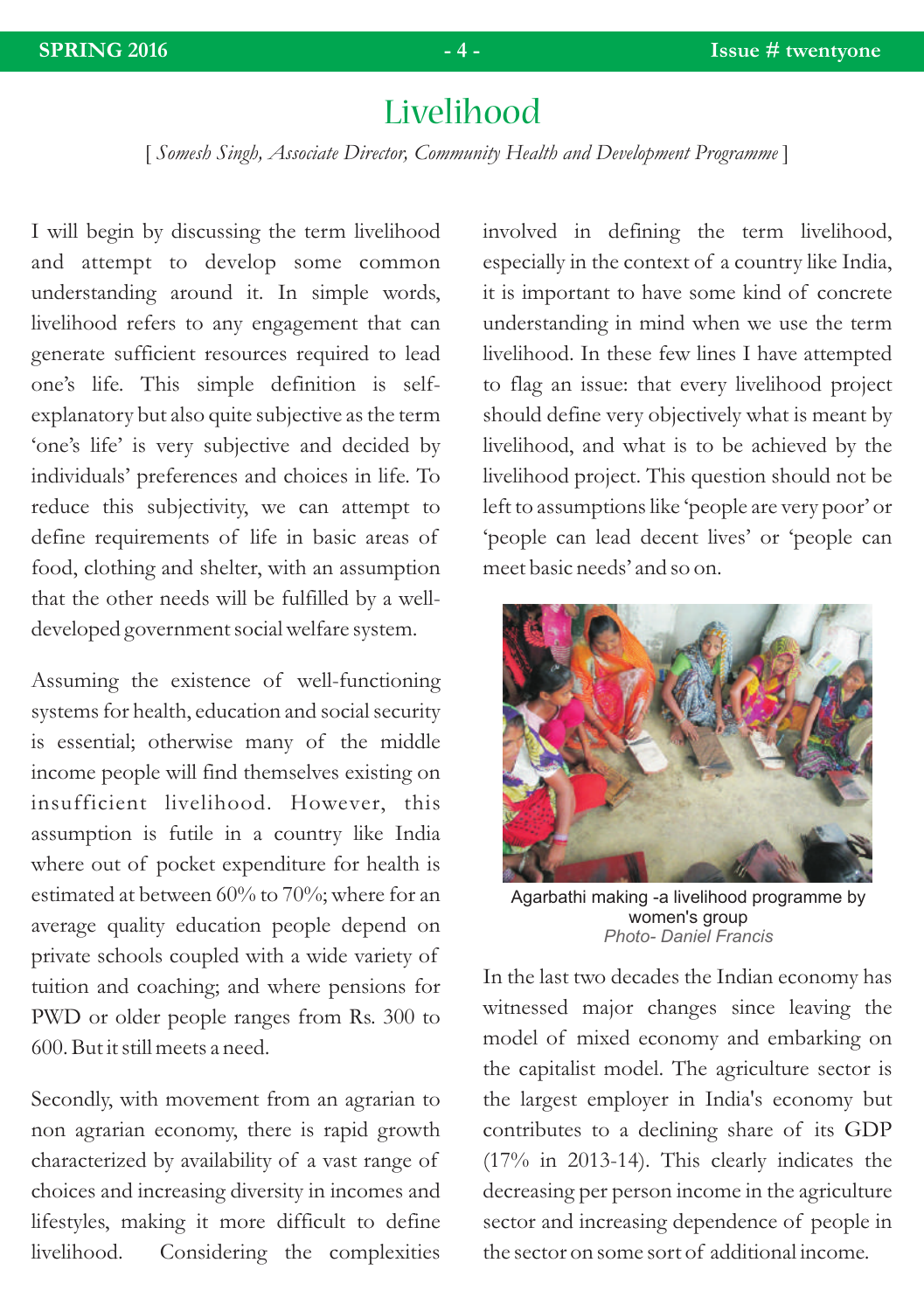A second challenge is the quality of education and skills programmes that are producing large numbers of certified individuals who are not skilled enough to be employed by other growing sectors. The third major challenge is the success of large businesses with sufficient capital investment which is making it difficult for small businesses with less capital investment to remain viable and survive in a competitive environment. In light of this macroeconomics we will look at livelihood projects that are located in rural areas or urban slums characterized by poor infrastructure and housing of large numbers of uneducated / unskilled people.



A training programme on Plumbing works. *Photo- Daniel Francis*

One of the major interventions of livelihood projects has been the development of agriculture and allied activities. This involves organizing farmers in groups for improved uptake of subsidies/schemes, reducing investment costs through organic farming interventions, increasing water availability through watershed interventions, and improving production through use of relevant technology. While these efforts have succeeded to an extent, they have not had a large scale

impact in changing the financial situation of people dependent on this sector. This is mainly due to farmers' dependence on rain (increasingly erratic rainfall), increasing investment costs, poor insurance cover for crop failure, natural calamities, failure to link farmers with better food processing and storage facilities, unsupportive pricing mechanisms, and a lack of favourable long term policy. One or more of these factors can be seen at play, making farming an unprofitable proposition for small farmers. The differentiation between large and small farmers is very important at this stage as our projects focus mainly on farmers who are marginalized (constituting around 80% of the farming population) and do not have sufficient land to fulfil basic needs of a family of five given the best conditions. Experiments in cooperative farming that could have brought these farmers on par with large scale farmers have met with limited success due to various divisions existing within village communities.

The second major intervention has been the self-help groups where 10-15 women come together and form a saving group. This group gives loans to its members and when there are enough savings they invest in micro-enterprises. In some regions these enterprises have grown into large cooperatives or collectives and have been successful in providing regular livelihoods to their operators; but there are many such initiatives that failed due to lack of business acumen, insufficient capital investment, and a competitive market. Successful enterprises are often characterized by their large size which allows them to generate sufficient capital investment and leaders with business acumen, creating better links with the larger economy. In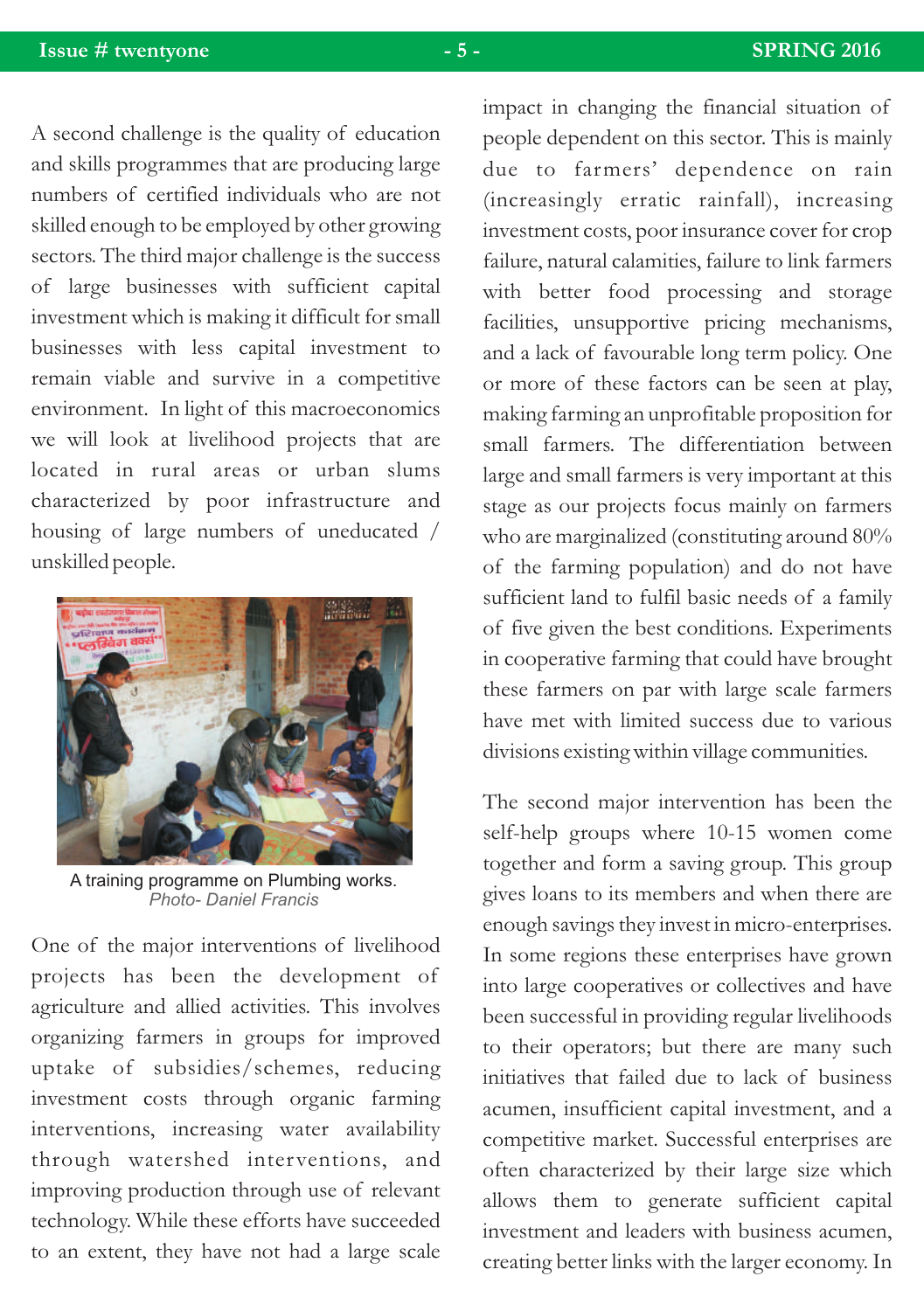terms of livelihood, the SHG movement can at best be credited with provision of savings and emergency loans to marginalized groups and thus providing some relief and income in the form of interest. Government also promoted SHGs through various schemes but this has done more harm to the people because instead of becoming a people's initiative SHG started turning into a mechanism to siphon government subsidies and grants. We need to look at livelihood strategies beyond SHGs to find a game changer for the economy in local communities.

The third popular intervention has been upskilling and the majority of initial investment has been on tailoring training to women. While trades like driving, electrician, and beautician have done well, tailoring has failed in the cost benefit test. Experiments of engaging corporate in skilling to meet their human resource demands have been quite successful. In places like Delhi and Agra such partnerships have proven to be a life changer for many individuals. This sector holds promise for the future and should be a top priority.

The fourth intervention has been support to some vulnerable families for setting up small businesses such as a tea stall, vegetable shop and so on. This has been most successful as it provided a survival option to the most vulnerable families. But this intervention has limitations and cannot be scaled up for a larger population.

In all the above strategies, the focus has been on provision of resources, technical know-how and management skills, but the soft components which are vital for the success of any individual were overlooked. Sometimes these soft components consist of very basic things like discipline of time. Though there are tools to develop such soft components, this has been a continuous challenge for all the projects.

Now I would like to discuss a few points that can be considered while planning livelihood projects. These are not sequential steps but can help as guiding principles. As discussed initially livelihood projects should take time to plan and change the level of incomes through their intervention. While this assessment cannot be exact it can be reasonably accurate and provide clear matching of aspirations and efforts to be involved. This also helps to assess returns on investment. CHDP Tezpur has developed a tool in this regard which can be further worked upon and refined.



Electrician training. *Photo- Daniel Francis*

Due importance should be given to soft behavioural components surrounding livelihood and people should be sensitized to their importance. Systematic steps for bringing desired changes in behaviour should be planned, implemented and monitored.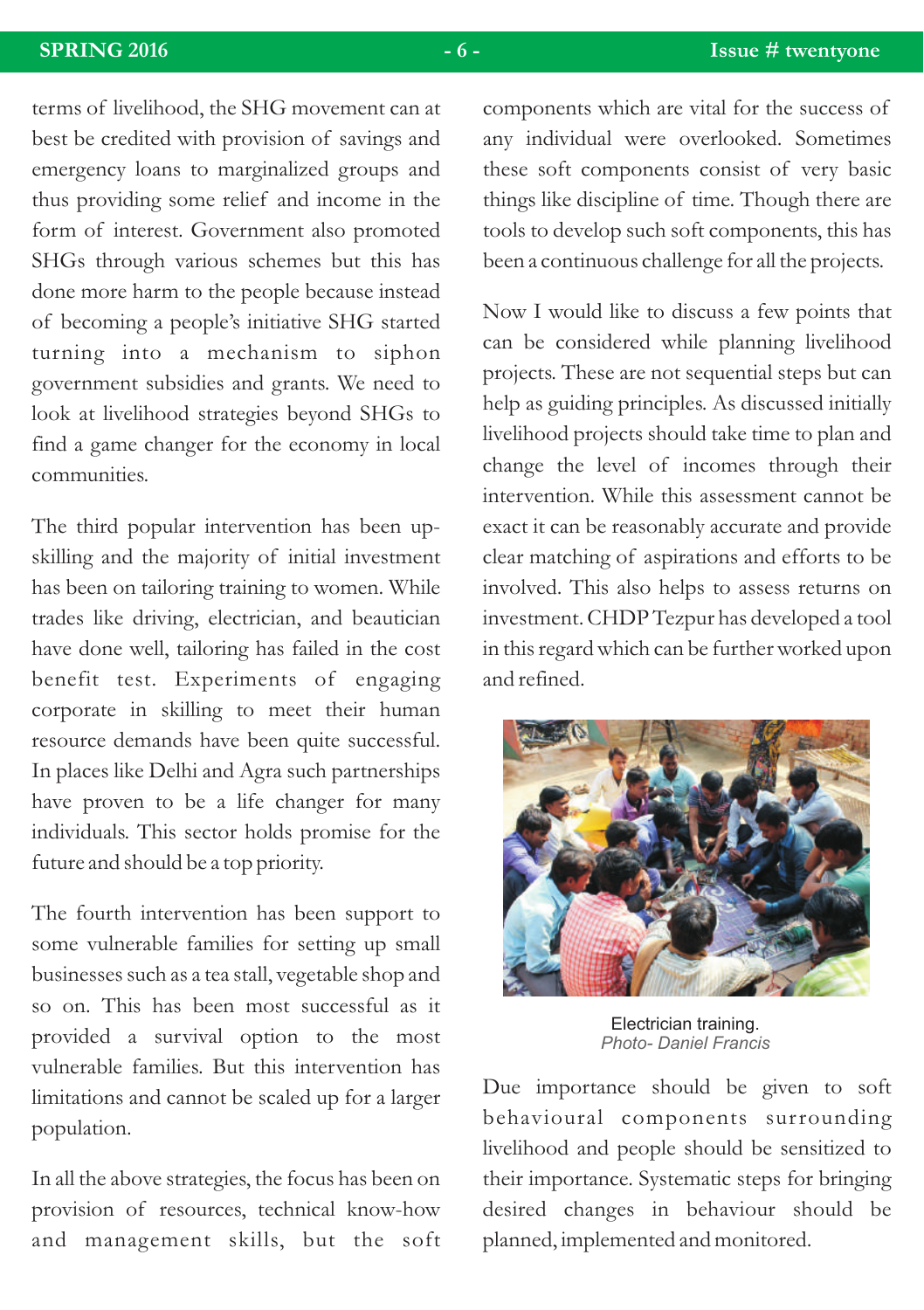A cluster approach should be adopted for livelihood i.e. several groups or individuals to be engaged in the same kind of livelihood. This will not only develop a massive base for business but also establish a strong competitive institution. It will also provide opportunity to develop two or three business leaders for the region. It is time to explore options for developing producer/trader companies with a share-holding model, so that business can be kept away from individual interests. One very critical need is to plan and arrange sufficient investment as many good ideas die prematurely due to lack of proper investment.

A major focus should be skilling programmes with due emphasis on quality, as this sector will be able to reduce the population burden from farming. This should be combined with the needs of the market and investment in creating organic links between skilling programmes and prospective employers. Programmes may focus on specific skills or on general skills, for example skills to become a house maid. Skilling will yield more results if attention is given to organizing workers in unorganized sectors, and investment made in creating better and well paid working conditions. Making a business plan for skilling will be useful in utilizing resources meaningfully and this whole sector should be developed using a chain approach i.e. needs of the market leading to relevant skilling, leading to placement links and support by creation of better working conditions. At present, several government schemes are in force and this opportunity can be maximised by making adequate investment in this area.



Tailoring as an income generation programme. *Photo- Daniel Francis*

The farming sector should take a producers' company approach as this will provide opportunities for small and marginal farmers to become on par with big farmers. The only major hurdle will be location of land plots. Apart from traditional areas investment should also be made in storage, food processing and crop insurance. All these steps are meant to ensure assured income to farmers, and this is essential as farmers are losing interest in farming due to severe uncertainty of income by the end of a crop.

As the economy is becoming increasingly complex, so are the issues related to livelihood. We cannot have a casual approach towards the issue of livelihood, as there are many existing external factors that can threaten or be converted to opportunities. A deeper analysis, well documented business plan and well equipped teams are a prerequisite before making any investment. Our teams have to really think through the steps for making themselves a viable team for implementing any livelihood programme.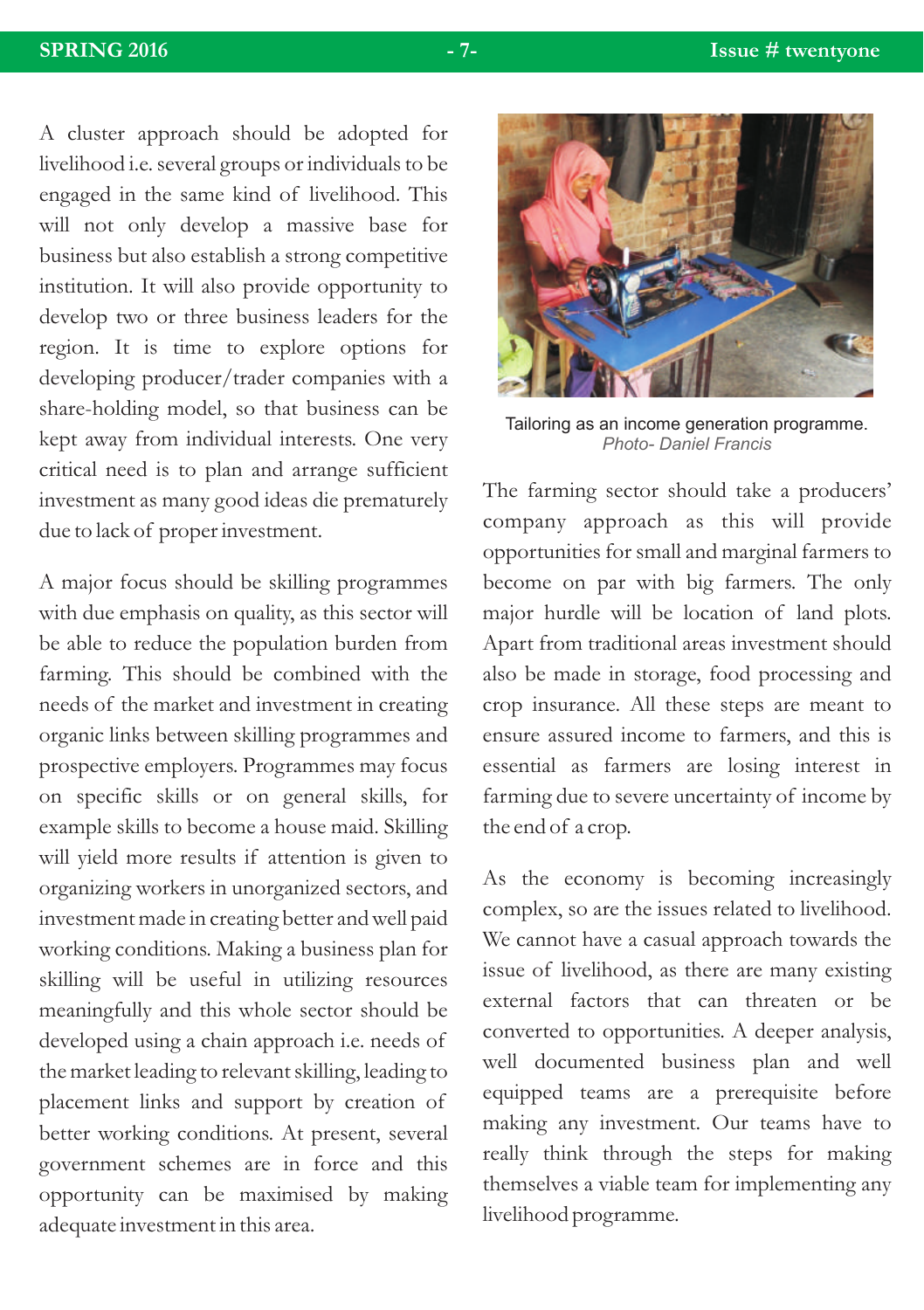# Success Story

### **STRONG IN HOPE**

*By Dr Pratibha E Singh, Project Director and Research coordinator, CHDP, Tezpur*

"I don't want them to suffer like me". "I will do whatever I can for the education of my daughter". "I will die for them" said Kolpona with firm determination. Yes! She is Kolpona which means dream / imagination in Assamese language.

Kolpona lives with her three daughters Puja Boro, Parul Boro, and Pompi Boro in a remote village called Joraphukri, which is about 35 km from the district head quarter Udalguri. She married Bijoy Boro in 1996. Her husband was a cycle mechanic and an alcoholic. After their marriage she had to stay at his friends' home till their first daughter Puja Boro came into their life. Bijoy Boro continued drinking more each day. Kolpona was very worried but had to stay quiet or get beaten up by her husband. Once she was sent away from home with her three children and he burnt all her clothes. Out of her misery, frustration and anger, Kolpona decided to leave her two children Puja and Parul with their maternal grandparents and took her youngest daughter Pompi Boro to Guwahati Maligaon where she worked as a maid for a family. While she was working there her husband died from excessive drinking and the villagers called her back to live in the village.



Kolpona made county home brewed liquor and sold it for a living so she could educate her daughters.

The CHDP team of Tezpur visited her home when they were identifying people for a livelihood program. They counselled Kolpona about the harm of selling liquor and letting others meet the same fate as her and her husband. This struck a chord in her heart and she decided not to make liquor anymore. She was granted a goatery from the CHDP and with constant encouragement and support she started a tea stall as well. She is doing well and is happy with plans to expand her small business.

Today, Kolpona is having a happy life with her three daughters. "They are my Hope" said Kolpona, with tears rolling down her cheeks.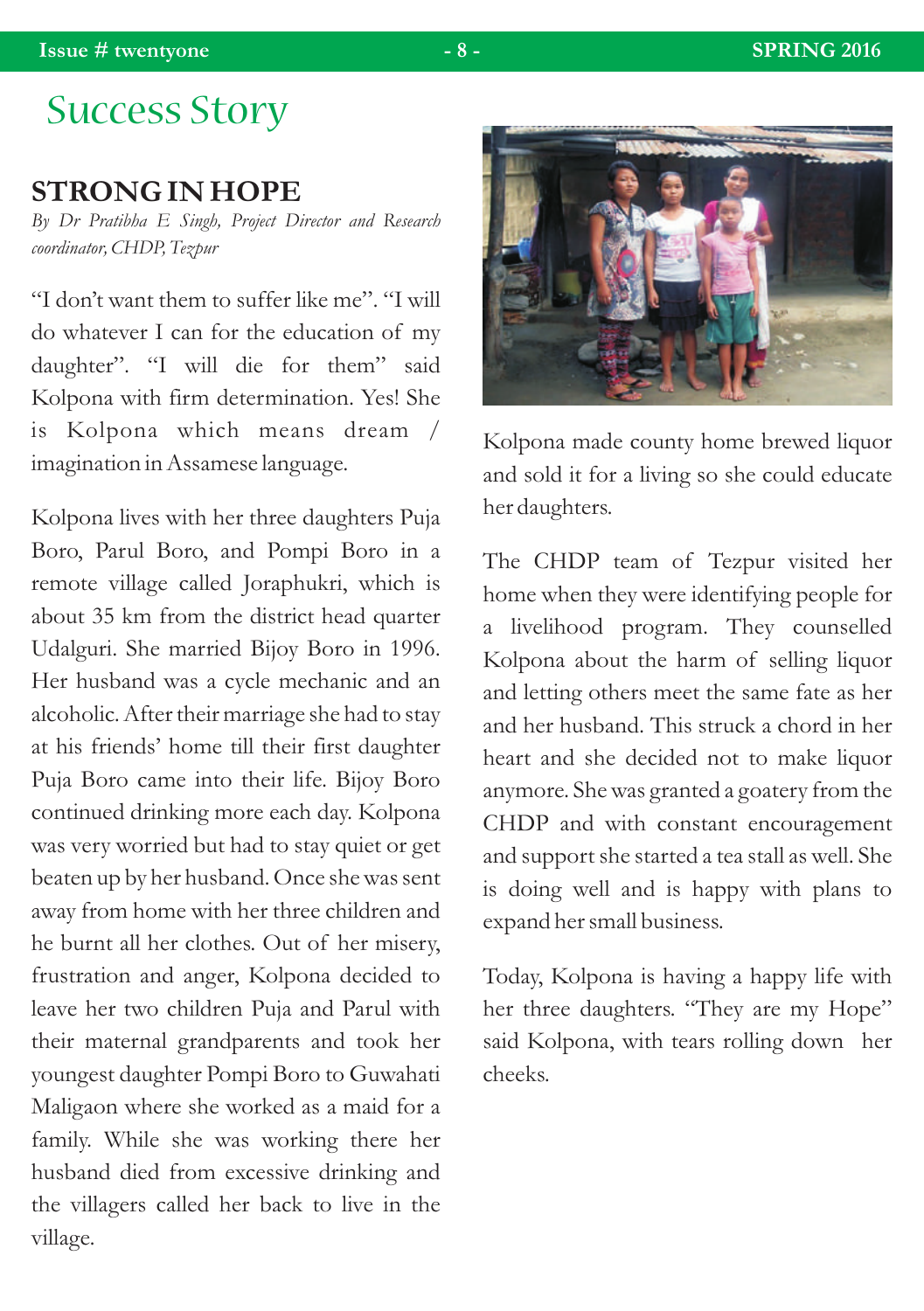### **Story from CHDP Fatehpur**

*By Daniel Francis, PM, Urban Project, Fatehpur*

One of the recent successes in Fatehpur is Sericulture (Silk worm rearing). Networking with the Department of Sericulture under the Central government was a defining event in the project's work on livelihood. Silk worm rearing had not been heard of in these urban slums and was mostly being promoted in the rural areas by the department. The opportunities we saw in the urban area were the abundance of the food plant for the silk worms; people, especially women, who were willing to take up something for a side income; and disabled people for whom this was a feasible option.

The project started with hatching the silk worms on the hospital campus. The species Philosamia ricini, which produces Eri silk, feeds on castor leaves which are plentiful there. About 22 days after hatching, the half-grown worms were distributed in trays to about 20 beneficiaries in the target villages for a sample

SUCCESS STOYY initiative. There was considerable excitement among the people and the demand for the worms began to increase.

> Eri silk worms' larva stage lasts about 26 days but cooler weather conditions tend to hamper growth and can extend the stage. After consuming its required amount of leaves, each worm spins silk around itself for 72 hours continuously and forms the cocoon. Each cocoon apparently holds a whopping 1200 meters of silk and each cocoon is sold for 2 rupees. Beneficiaries can keep at least 5000 worms in each crop, which brings about 10,000 rupees in a month's time. Three crops of sericulture occur from September till March every year. This sampling initiative has been a tremendous success and the demand has already increased for the next crop in March.

> The next initiative - the spinning out of silk threads from the cocoons - is planned for the women's groups in the months ahead. This has potential for greater income and a thriving silk market in the region.



*Figure 1:10 day old silk worms feeding on castor leaves* Photo- Daniel Francis



*Figure 2: Full grown Silk worms (Philosamia ricini) at the end of the larval stage* Photo- Daniel Francis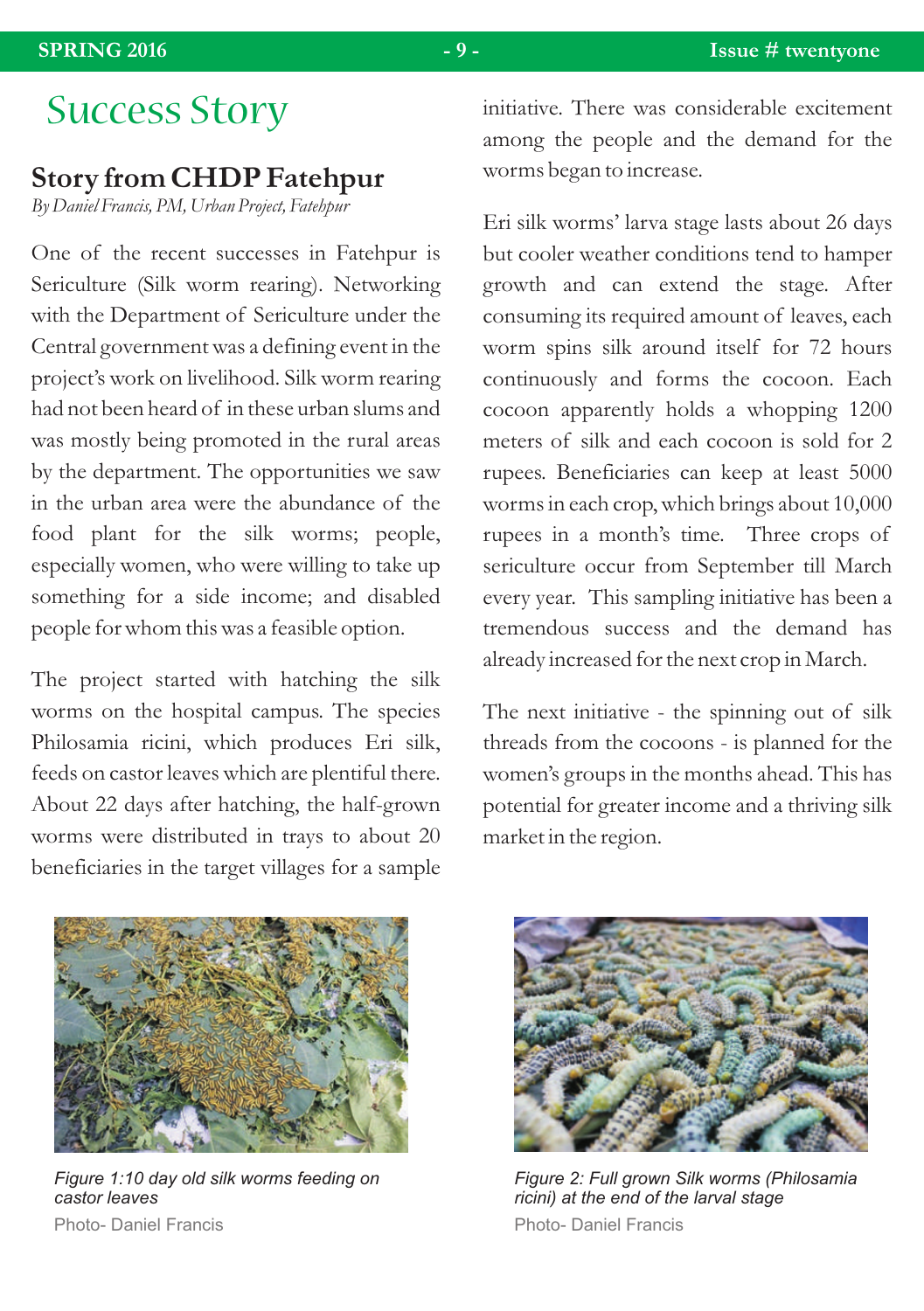

### Ms. Jacky Bonney A telephone interview with Volunteer, Maximising Employment to Serve the Handicapped (MESH), Delhi

[ *By Feba Jacob, Editor, Safar* ]

**Safar-** Could you please tell us about your organization MESH and its major initiatives?

**Ms Jacky-** MESH is an Indian organization based in Delhi. Our focus is to provide opportunities to people affected with leprosy and people with disability. We help them to understand about the products that can be made and market them. We work within the 10 standards of fair trade prescribed by World Fair Trade Organisation (WFTO), making sure that no one is exploited in this production process.

#### **Initiatives:**

We work in 3 major ways: Marketing, designing, and capacity building.

We have seen over the years that somebody who knows how to weave might not be a good person to design a product. If he is in a rural area, he might not know what the city wants. If he is in India he does not know what the export market wants. So we try to guide people in interpreting the buyer's demand. We export about 89% of our products. We have a design studio where we design new things which we think that the market would like. This combination of

having our own designers and having marketing all mixed up with disability is quite unusual. But we have that mix in our organization. We work with independent groups - from Leh Ladak in the North to Madurai, Tamil Nadu in the South - which might be a SHG, a self-settled leprosy colony, or a rehabilitation unit attached to a hospital.

#### **10 PRINCIPLES OF FAIR TRADE**

- **Creating Opportunities for 1. Economically Disadvantaged Producers**
- **Transparency and Accountability 2.**
- **Fair Trading Practices 3.**
- **Payment of a Fair Price 4.**
- **Ensuring no Child Labour and 5. Forced Labour**
- **C o m m i t m e n t t o N o n 6. Discrimination, Gender Equity**  $a \cdot \textbf{d}$  **Women's**  $\textbf{E} \cdot \textbf{c} \cdot \textbf{d}$  **o**  $\textbf{m} \cdot \textbf{c}$ **Empowerment, and Freedom of Association**
- **E n s u r i n g G o o d Wo r k i n g 7. Conditions**
- **Providing Capacity Building 8.**
- **Promoting Fair Trade 9.**
- **Respect for the Environment 10.**

 $(\text{http://www.wfto.com/fair-}$ trade/10-principles-fair-trade)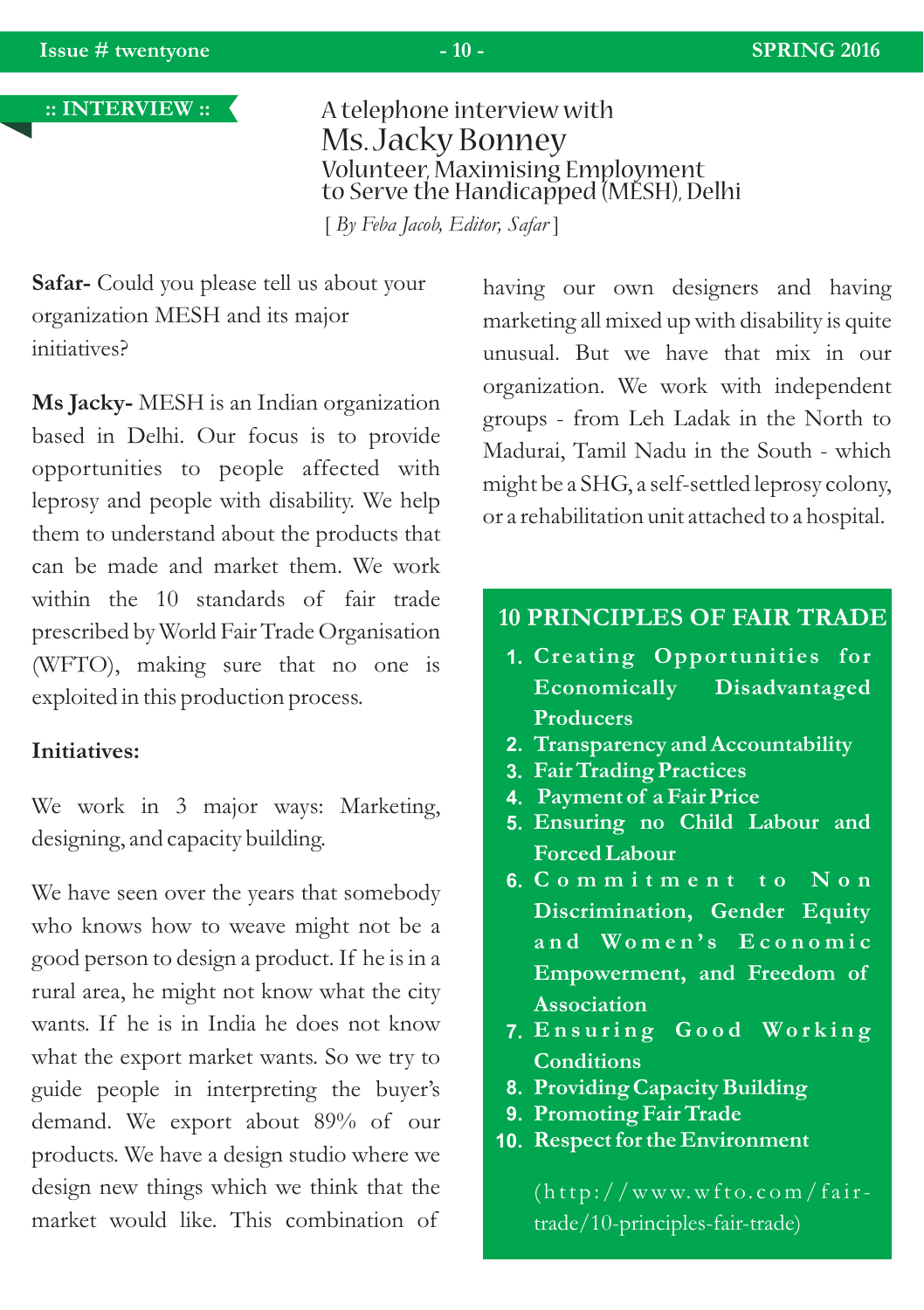Alongside our design studio, which is a project, we also have a funding project for producer development. This gives the group a very clear understanding about the 10 standards of fair trade. We believe these standards are very good for the development of groups and try to make sure that our groups understand this. We have a person appointed to help people understand and apply the standards in their working conditions, and even apply them in their life.

**Safar-** What are the key strategies adopted by your organization which can be considered as successful in creating sustainable livelihoods?

#### Ms **Jacky**-

- **Ms Jacky-**<br>• Sustainability understanding what are the good products or services and getting the right price for the product in the
- market.<br>• Maintain quality particularly when you are exporting - if you don't satisfy that quality, you will lose the order. That is the problem with NGOs in livelihood work. They have very good ideas, but don't have very good marketing. We need people who are ready to look at the market to make it sustainable.

A hospital in Hubli with a rehabilitation unit employs people with disabilities. The hospital is run with 75% overseas funding but the rehabilitation unit which employs disabled people is fully self supporting and is even giving money to the hospital. This has been going for about 40 years. If people with disability are given the right opportunity, it can be sustainable as they can do the same things that somebody else can do. We need to find their strengths and not their weaknesses and try to work with what they have.

**Safar-** What are the key aspects to consider while designing a sustainable livelihood intervention for any specific community?

#### Ms **Jacky**-

- Skills already existing in the group.
- ?Skills already existing in the group. Marketing element If you are going to look at a sustainable livelihood intervention, you must make sure that you have those marketing elements right from the very beginning.

**Safar-** What is your opinion about the importance of sustainable livelihood approaches for rural development?

**Ms Jacky-** Well, I think that income generation in rural areas is very important with a long term view as a cooperative in an organized group. One person may struggle but a group can be more successful with a number of similar individuals bringing their products together for group marketing.

**Safar-** Could you please share a few examples about the changes/empowerment brought in the status of women through them engaging in income generation programmes, from your experience?

**Ms Jacky-** We used to work with a group of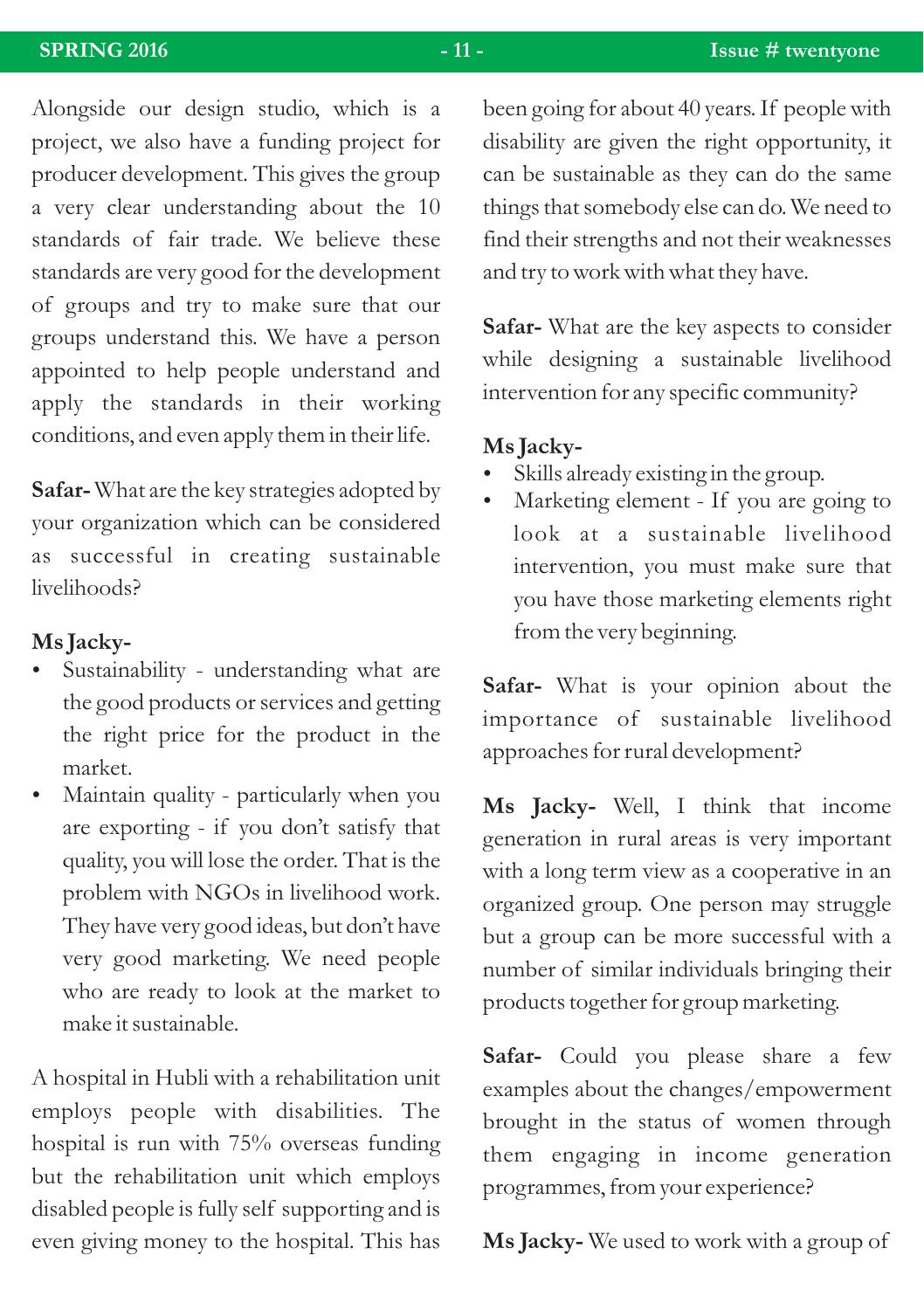women in Champa in Chhattisgarh. They did embroidery on kosa silk which was traditional to that region. We needed them to come to our design studio to learn some new designs. These women who have never travelled before started coming here for workshops. They had not travelled by themselves or gone to buy raw materials, but they started to do that. They had to overcome their fears by travelling so far alone and thus by travelling a couple of times they gained much confidence. And it was so exciting that these women realized that they could actually control various aspects of their life. By earning money these women felt more control over their decisions about money, and their involvement in income generation activity decreased the burden of their life.

**Safar-** What are the key challenges faced during the operation of MESH's for achieving sustainable livelihoods for the communities?

#### ?**Ms Jacky-**

- Linguistic because we work all across the country, we sometimes find it difficult
- ?to communicate with people. Maintaining quality and timely delivery it's a constant challenge to get people to produce things on time and at the right quality. Timely delivery is a challenge and hence we train them in that aspect. Unlike any other industry, when we are committed to take products from people with disability we can't go to another

supplier if they are late in producing

languages.

**Safar-** How can NGOs play a key role in ensuring sustainable livelihoods for the economically backward communities?

**Ms Jacky-** The key role is to make sure that NGOs have access to expertise. My suggestion is that if NGOs want sustainable livelihood, they should really link up with people who know about that and not try to do everything by themselves.

**Thank you so much Ms Jacky for your time and input.**



Hospital Association

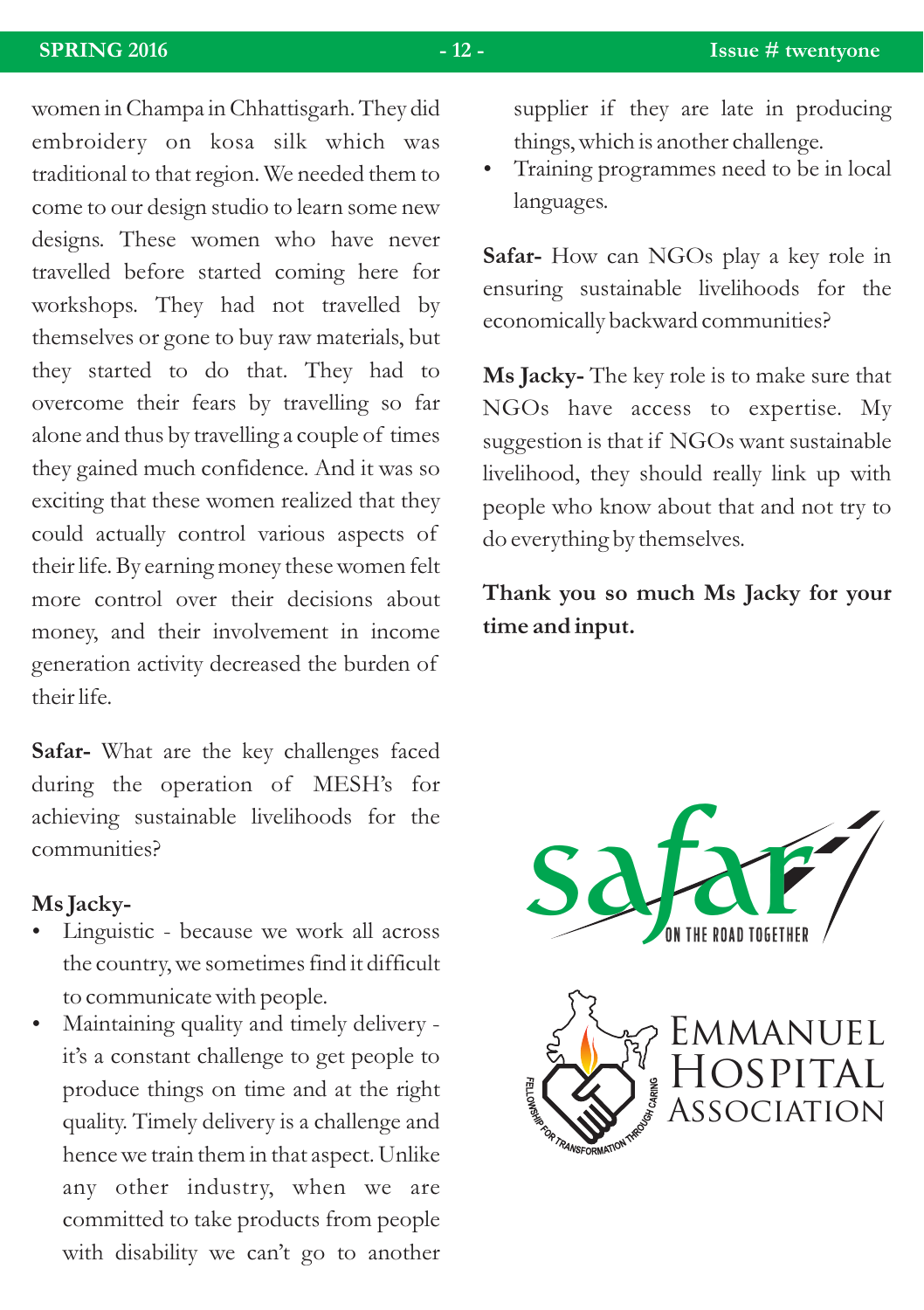# Livelihood and Advocacy

[ *Punita Kumar, Programme Manager, Advocacy* ]

According to the Department of Foreign and International Development (DFID), 'A livelihood comprises the capabilities, assets (including both material, non material and social resources) and activities required for the means of living. A livelihood is sustainable when it can cope with and recover from stresses and shocks and maintain or enhance its capabilities and assets both now and in the future, while not undermining the natural resources base (Chambers & Conway, 1992).

The definition seems to be complete but I think it missed an aspect which is close to the life of people who live in the community. The aspect missing is 'Human Resources'. The definition above talks about resources which are material, non-material, natural and social etc. but misses the point of human resources. Here the concept or view point of advocacy arises. Livelihood is different from a job as it is every person's duty rather than a right.

Many of us believe the new way of living offered by Jesus was to abandon the old way of living that involved hard work, and so became idle. It is difficult to know exactly why some Thessalonians were not work¬ing. Perhaps they mistakenly thought that the promise of eternal life meant that this life no longer mattered. But these idlers were living off the largesse of the more responsible members of the church. They were consuming the resources intended to meet the needs of those genuinely unable to support themselves. And they were becoming troublesome and argumentative.

Hence, Paul in his letter to the Thessalonians made it clear that Christians need to keep at their labours, for the way of Christ is not idleness but service and excellence in work.

It is very important for us to realise that it is mandatory for each of us to have a livelihood where we utilize our resources, be they material, non-material, social or natural and most of all our own human resource, talents, skills, our blessings etc. This is an act of worship to the Lord and an example of being good stewards. It gives us an identity and hence enhances our outlook on life and approach to empowerment.

I specifically call for all those women who feel they are not doing a 'job'. Many of us may not be involved in an agreement but we own a greater responsibility of being daughters of Christ to utilize what is around and in us. We are responsible not only for our own empowerment and well-being but also that of others. Let us reflect not only on our activities for livelihood which are merely restricted to distribution of goats, buffaloes etc., but also focus on a bigger picture where we support each other to establish the Kingdom of God.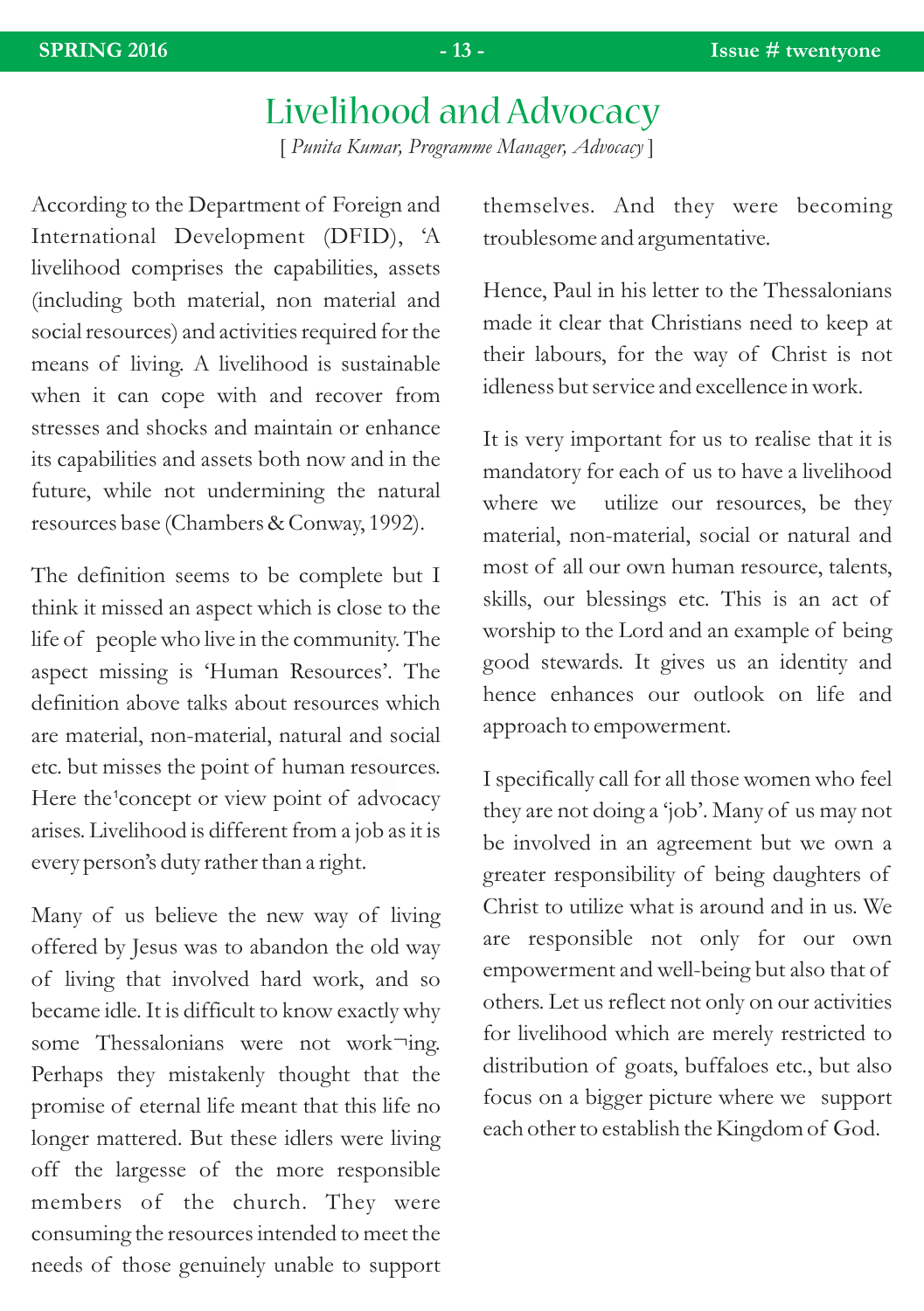**:: Administration and Finance corner ::** 

### Systems and EHA-CH

[ *Mr Varadharajan Srinivas, Finance Manager, CH Projects* ]

In the previous issue, we looked at the importance and advantages of having systems. In this issue let us look deeper into the aspects of systems in EHA-CH.

We are definitely one of the few organisations to have extensive and welldocumented systems for CH operations. What are these documents we have? SOP-CHD, CH-accounting manual, Grants management manual, EHA-Finance manual, Policy of employment, Gender policy, Child protection policy, prevention of sexual harassment policy. These documents provide a good description and way to do things in EHA.

Now, how many of you refer to these 1 manuals and make sure things are done according to policy? Every year, the auditors make a list of policy violations they come across and a recent systems audit only added to this list. So, the answer for the above question is "Not many" and I trust many of you will agree with this!

The few reasons mentioned below for not being able to do it could be genuine:

 $\star$  We are not aware that there was a documented process for a certain activity.

\* The process mentioned in the document is not relevant to our situation so cannot be used in our location.



What if we don't change at all... and something magical just happens?"

 $\star$  Our way of handling a certain activity is better than what is documented in the manuals/policies.

 $\star$  This is how we have been doing a certain activity all this time and there is no need for c hange and so on…

\* I don't deny the fact that most of these concerns are genuine reasons for not being able to adopt the manuals fully.

Now, let us see an example:

**1.** Paying through kachaa bills: This has been one of the most debated issues in EHA when it comes to paying CH bills. Now we understand that in most of the locations where we work it is simple to get an appropriate voucher that can be verified easily. If we had a process spelt out that detailed the way the payments could be made without bills and specified the authorization process for these bills, the matter would have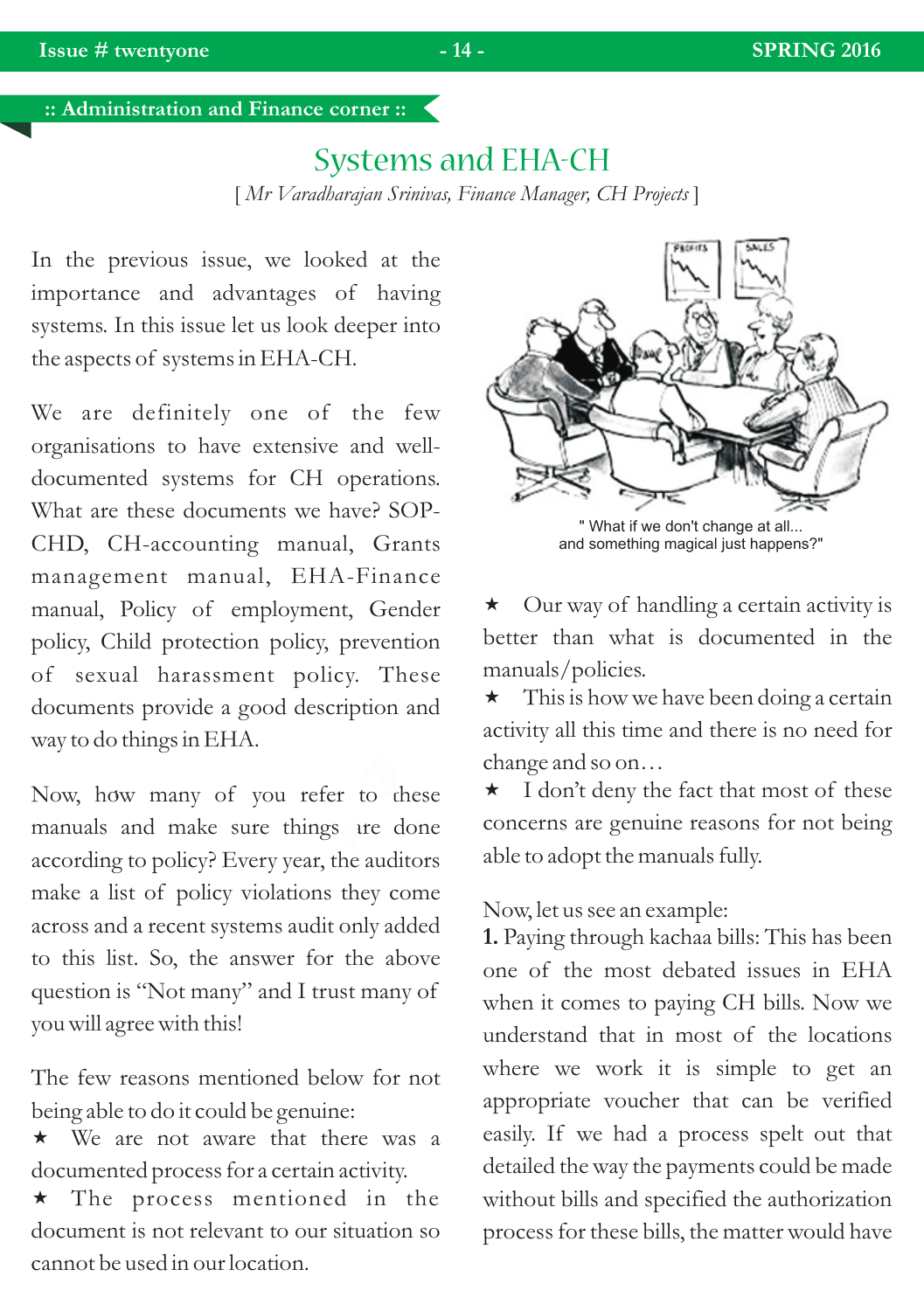been sorted and everyone would know what is to be done. Has this been done? I could see many of you saying YES! This was part of the CH-accounting manual that clearly lays out the conditions and criteria for accepting such bills. The units that have accepted and implemented this change have addressed this issue forever.

What can we learn from this example?

1. It is good to have a uniform system and everyone adheres to it.

2. This will reduce the issues amongst the various categories of staff who handle the bills at different levels.

3. The manuals in place are not documents that are so sanctified that they can never be changed.

4. The key to such documents is in using

them and updating them as required.

So, whose responsibility is it to update these documents? Each of us who uses it in our field needs to contribute; we can notify the gaps, accountants can notify the improvements to meet the statutory needs, the policy implementers can notify the anticipated difficulties in implementation and so on. At the end of this we could have a functional document that will save us from anxiety, as we will all be sure of doing it ONE RIGHT way.

So, let us start the process from using the documents that are available from today. If you need soft copies of any of the manuals, please write to me at varadharajan@ehahealth.org

### HR MOVEMENTS

#### *~ By Hemlatha*

#### **New Joinees**

| Name                    | Designation           | Project                 |
|-------------------------|-----------------------|-------------------------|
| Mr Vivek Tiwari         | <b>CBR</b> Worker     | CBR Project, Duncan     |
| Mr Pramit Kumar Nag     | Project Coordinator   | SVJ Project, Duncan     |
| Prancheshmani Swalsingh | Project Assistant     | ASISH Project, Duncan   |
| Mr Ajay Narayan Tiwari  | Project Assistant     | CHD, CHC                |
| Mr Dileep Kumar Pandey  | Community Coordinator | MCH Project, Chhatarpur |
| Mr Laxman Das Ahirwar   | Community Coordinator | MCH Project, Chhatarpur |
| Mr Mahesh Prasad Rajak  | Community Coordinator | MCH Project, Chhatarpur |
| Ms Komal Rajak          | Community Coordinator | MCH Project, Chhatarpur |
| Ms Jaya Pandey          | Community Coordinator | MCH Project, Chhatarpur |
| Ms Kalpana Tiwari       | Community Coordinator | MCH Project, Chhatarpur |
| Mr Raju                 | Project Officer       | CHD Tezpur              |